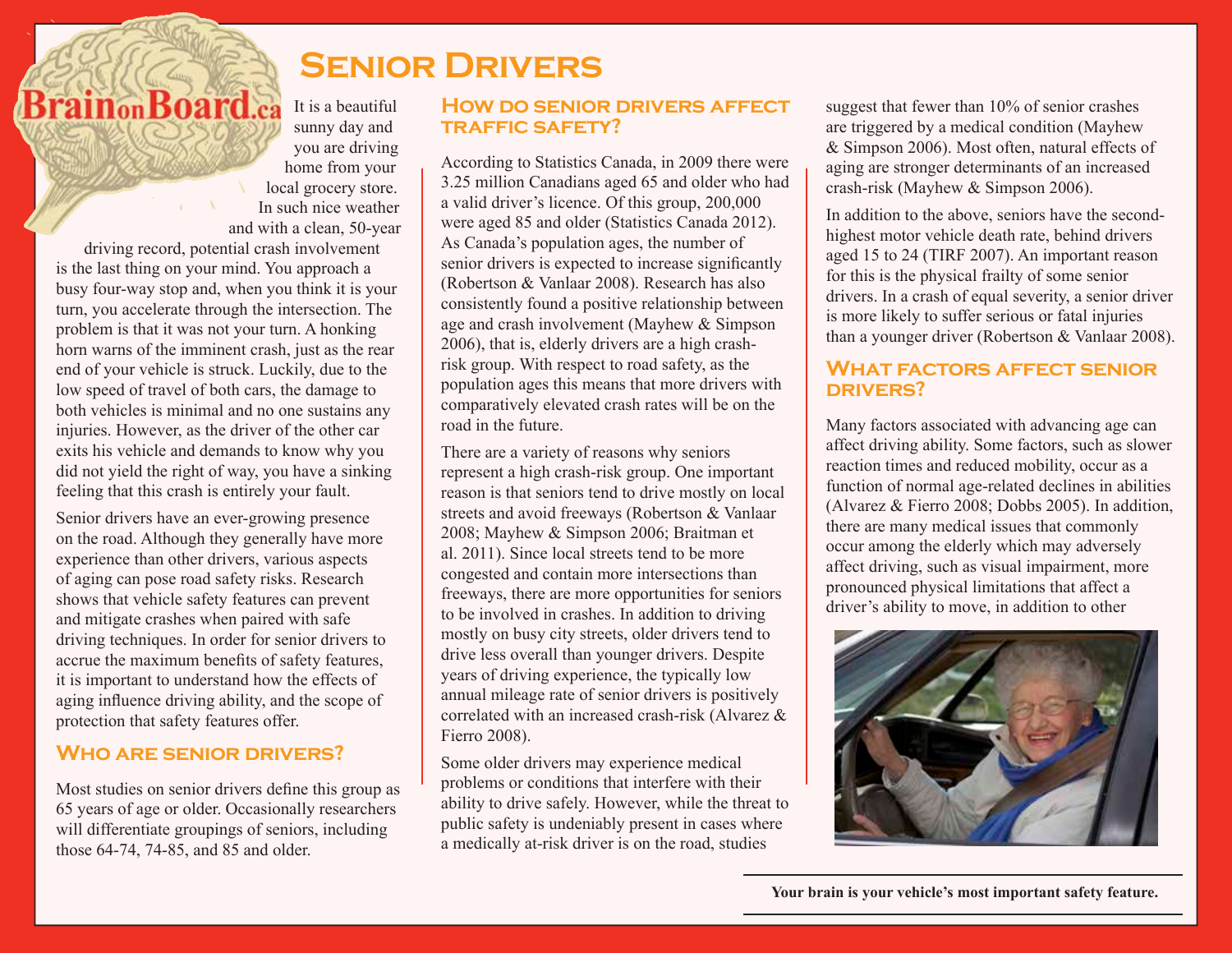medical factors such as heart disease, stroke, and cognitive declines such as dementia (Charlton et al. 2004; Dobbs 2005).

The driving ability of elderly people may also be further impaired by a number of medications, such as antidepressants, benzodiazepines, nonsteroidal inflammatory drugs, anticoagulants, and angiotensin converting enzyme inhibitors (McGwin et al. 2000). This is important because the frequency and quantity of prescription drug use tend to increase with age.

The influence of these factors on crash risk can be gauged by examining the types of crashes involving senior drivers. Elderly drivers are more likely than other drivers to be involved in intersection crashes, side-impact crashes, angle crashes, and when turning, particularly when turning left across traffic flow (Mayhew et al. 2006; Braitman et al. 2010; IIHS 2007). In addition, elderly drivers are also more likely than other drivers to be involved in collisions because of a traffic violation, such as failure to yield rightof-way or disregarding the traffic signal (Mayhew et al. 2006; Braitman et al. 2010; IIHS 2007). Involvement in these types of crashes tends to increase with age, especially after the age of 80 (Mayhew et al. 2006; IIHS 2007).

#### **What effect does age have on the ability to benefit from safety features?**

Vehicle safety features reduce crash-risk and enhance overall road safety when paired with safe driving practices. However, some of the driving errors that elderly drivers are prone to can have a negative effect on their ability to drive safely, and therefore can affect the optimal performance of a variety of safety features. There are several ways that this can happen.

**Activation depends on prior reaction:** Since safety features have no way of autonomously "watching the road", many features must take their cues based on braking and steering input from drivers. These safety features are only triggered after drivers take specific actions. Since elderly drivers typically take longer to react to situations, safety features may activate later than they would otherwise. Safety features work best when given optimal time and distance to perform, so a delayed reaction time on the part of drivers can detract from the performance of safety features by limiting the time and distance available for these features to work.

#### **Significant amount of coordination and**

**force:** Before and during the activation of safety features and performance of emergency driving maneuvers, it is likely that a high level of force and/or coordination will be required on the part of drivers. First, some safety features like **brake assist** require that the initial application of the brakes be hard and fast. Declines in motor skills and mobility among older drivers may make achieving this level of force and speed difficult. Second, while safety features are working, highlevel decision-making and acting may be required on the part of drivers to work with the safety features to resolve the situation. For example, **electronic stability control (ESC)** may initiate targeted braking to help bring a vehicle back under control, but drivers must still moderate the speed and steer the vehicle out of danger. In high-stress situations where safety features engage, the ability of drivers to think and act quickly is of crucial importance. The natural aging process affects this ability, and declines may be exacerbated further by certain medical conditions and medications.

#### **Age-related collisions and safety feature**

**limitations:** Safety features cannot address many types of collisions where age-related deficits cause the collision. Crashes that take place at relatively low speeds, in good weather, and over short time periods (e.g., a driver fails to yield the rightof-way to another at a four-way stop), may not activate many safety features. Furthermore, while airbags and seatbelts will always be available to protect vehicle occupants from further injury, the fact remains that elderly drivers are at an increased risk of injury in less severe collisions because of their increased frailty. This means that the scope of collisions that are not addressed by many safety features but may nevertheless cause injury could be broader for older drivers.

When factors that influence the performance of safety features are challenged by factors that affect the ability of older drivers to drive safely, the result is a potential loss in the overall benefits that safety features can offer road users. The best way to accrue optimal safety benefits from safety features is to focus on driving safely, and to avoid relying on safety features to compensate for declines in driving ability.

#### **What safety features are directly affected by age?**

Longer reaction times, impaired visual ability, limited physical mobility, and cognitive declines can directly affect several safety features, notably those whose peak performance requires active participation from the driver. **Antilock braking systems (ABS), electronic stability control** 

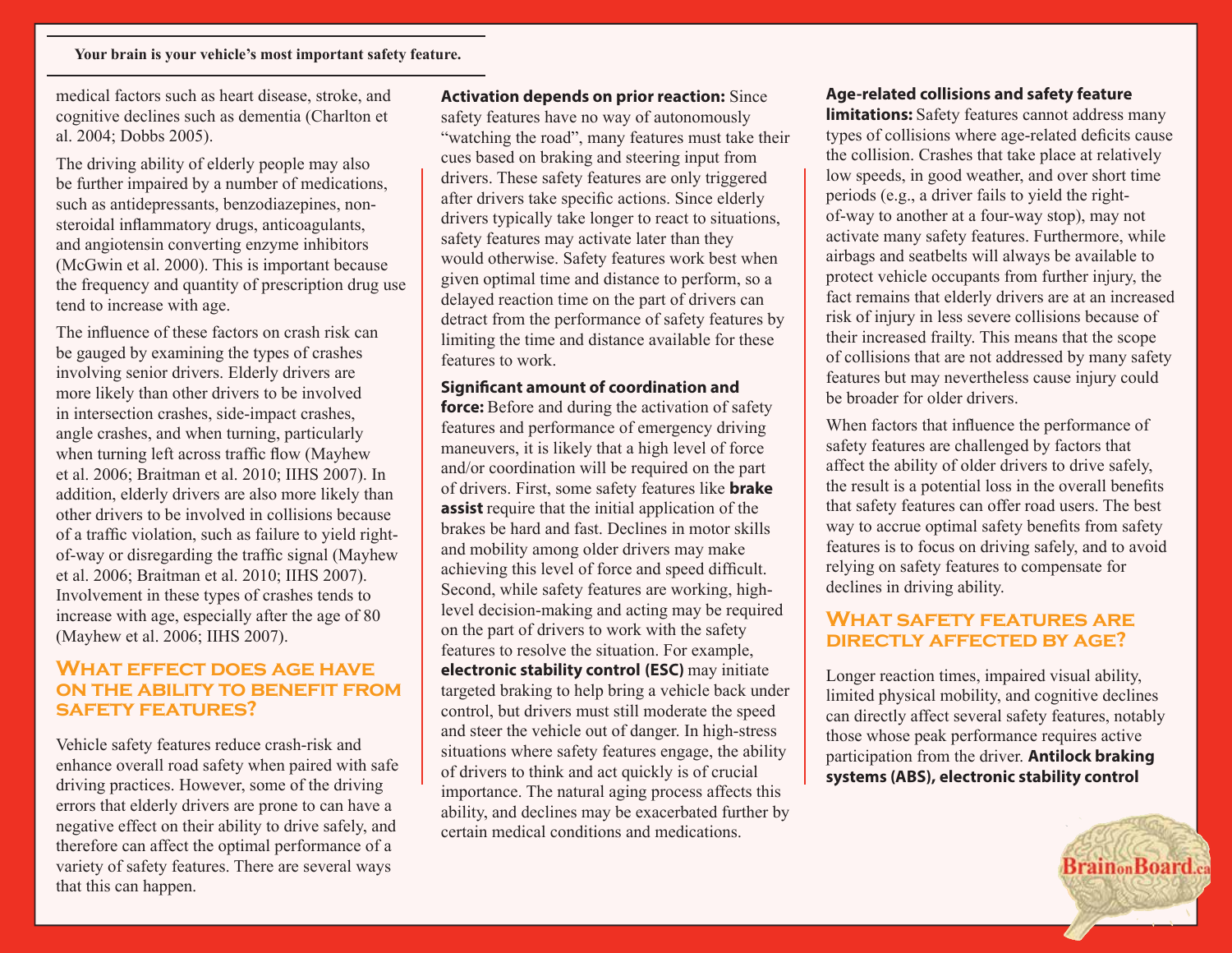#### **(ESC), brake assist**, and **electronic brake-force**

**distribution (EBFD)** all are activated based on driver input, and continue to rely upon appropriate driver directions after activation. Anything that delays activation of these features - be it a slow response to roadway hazards caused by poor vision or difficulty processing a dangerous situation and judging what actions are required – can make it difficult for these safety features to work at their best.



Other safety features like **adaptive headlights, forward collision warning systems**, and **lane departure warning systems** are designed to activate automatically, and do not rely upon prior driver action. However, realizing the safety benefits of these features still depends upon the driver's reaction. For example, adaptive headlights will light up parts of the road at night that would normally be left unlit, but if a potential hazard is illuminated, it is still up to the driver to take evasive action to avoid a collision. This may require quick thinking and a considerable level of refined driving skill; qualities that diminish with age.

Some safety features may seem to target exactly the types of problems that affect some senior drivers. For example, lane departure warning systems and forward collision warning systems alert senior drivers of potentially dangerous situations that result from momentary declines in driving ability. However, it is not advisable for elderly drivers to rely on these features to protect them, particularly since once an alert sounds, drivers could have a very limited amount of time to react to the situation. Senior drivers who, for example, experience bouts of sleepiness or temporary loss of consciousness, should consider limiting their driving exposure as opposed to purchasing a car with safety features that sound an alarm when danger is detected.

#### **Are there any laws specific to senior drivers?**

Currently, there are no laws in Canada specific to senior drivers. However, for drivers who are over 80 years old, there are some changes in the licensing process. The details of these changes vary across Canada, as licensing standards are set by provinces and territories.

In Ontario, for example, prior to their 80th birthday and then every two years thereafter, senior drivers receive notice instructions and licence renewal forms in the mail from the Ministry of Transportation, Ontario (Ministry of Transportation, Ontario 2015). The license renewal process includes: a vision test, an in-class screening exercise, a driver record review, a G1 road test if necessary, and a Group Education Session (GES). If successful, drivers are issued a new licence that is valid for two years (unlike drivers in other age groups, whose licences are valid for five years).

#### **Where can I find more information on senior drivers?**

Information for and about senior drivers is available from a variety of sources. TIRF has published research – accessible at **www.tirf.ca** – on the topic of older drivers. The Insurance Institute for Highway Safety in the United States has made their research available at **www.iihs.org.**

More information including safety tips for older drivers is available from Transport Canada – **www.tc.gc.ca** – and the Canadian Association for Occupational Therapists, at **www.olderdriversafety.ca**. In the United States, the National Institute on Aging is a good resource for older drivers. Their information is located at **www.nia.nih.gov.**

#### **References**

Alvarez, J. F., Fierro, I. (2008) Older drivers, medical condition, medical impairment and crash risk. Accident Analysis and Prevention, vol. 40, no. 1.

Braitman K., Chaudhary, N., McCartt, A. (2011). Effect of Passenger on Older Drivers' Risk of Fatal Crash Involvement. Insurance Institute for Highway Safety.

Charlton, J., Koppel, S., O'Hare, M., Andrea, D., Smith, G., Khodr, B., Langford, J., Odell, M., Fildes, B. (2004). "Influence of chronic illness on crash involvement of motor vehicle drivers".